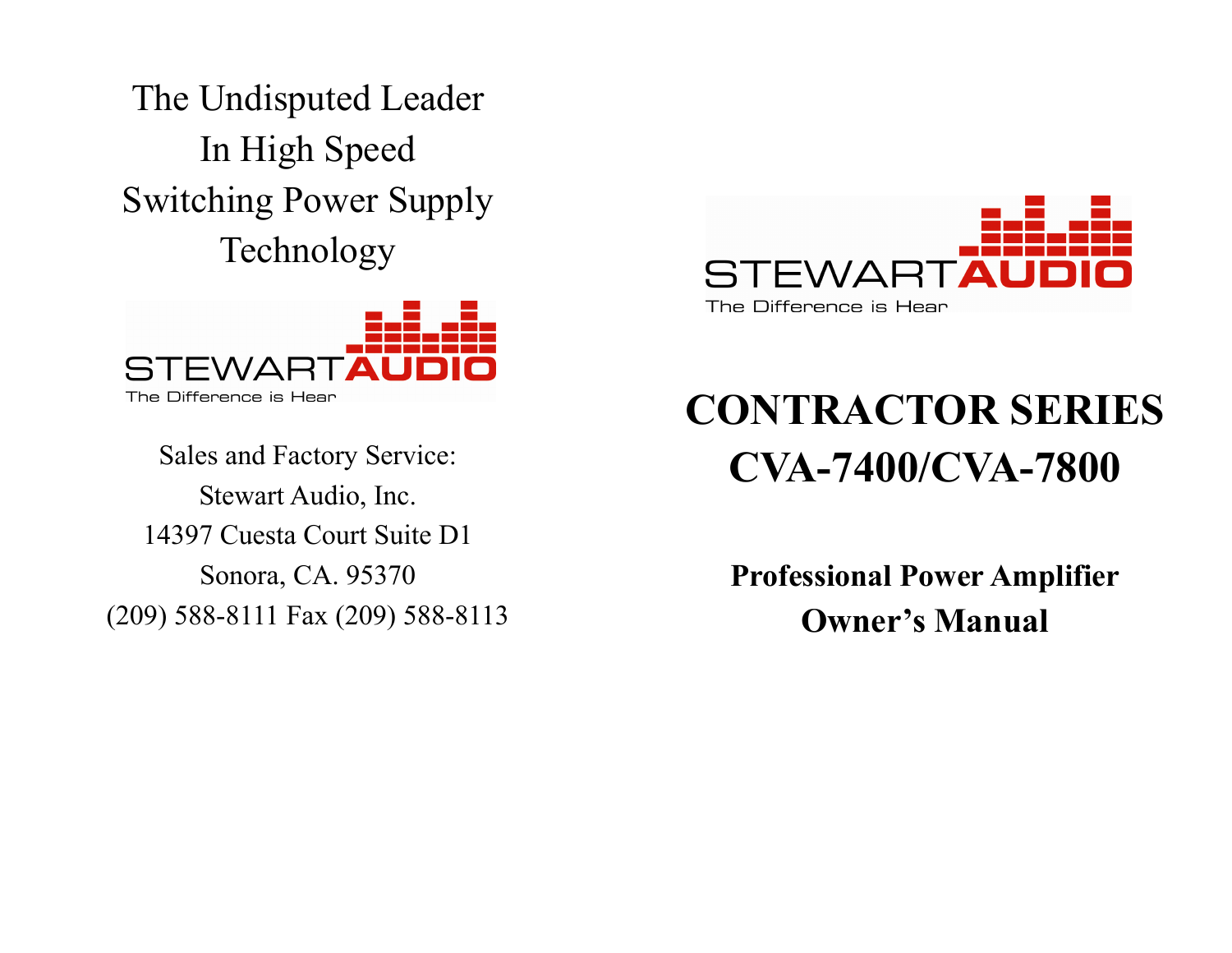# **Specifications CVA-7800**

FTC Power Rating < 1%THD.<br>35Hz-20kHz  $40Wx2@70.7$  volts per channel (both channels driven) Frequency Response 35Hz - 20kHz  $+0dB$ ,  $-0.5dB$ Bandwidth +0dB, -3.0dB 35Hz - 20kHz Signal-to-Noise >100dB (A Weighted, 400W@12.5? ) Input Impedance 20K? Input Sensitivity  $(400Wx2@12.5?$  ) 1V(0dBV) Slew Rate <30V/microsecond Damping Factor  $<$ 200 Input Connectors 3-pin XLRBarrier Strip Output Connectors 6-Gauge, 5-Way Binding Post Voltage Gain 40x (32dB) Power Requirements (1/8 Power) 120C AC 3A Power Supply Design High Speed Switching Dimensions Height 1.75 in (4.5cm)<br>Width 19 in (48.3 cm) Width 19 in (48.3 cm)<br>Depth 15.3 in (38.9 cm 15.3 in (38.9 cm)<br>14.8 in (37.6 cm) behind front panel Weight 11 lbs (5kg)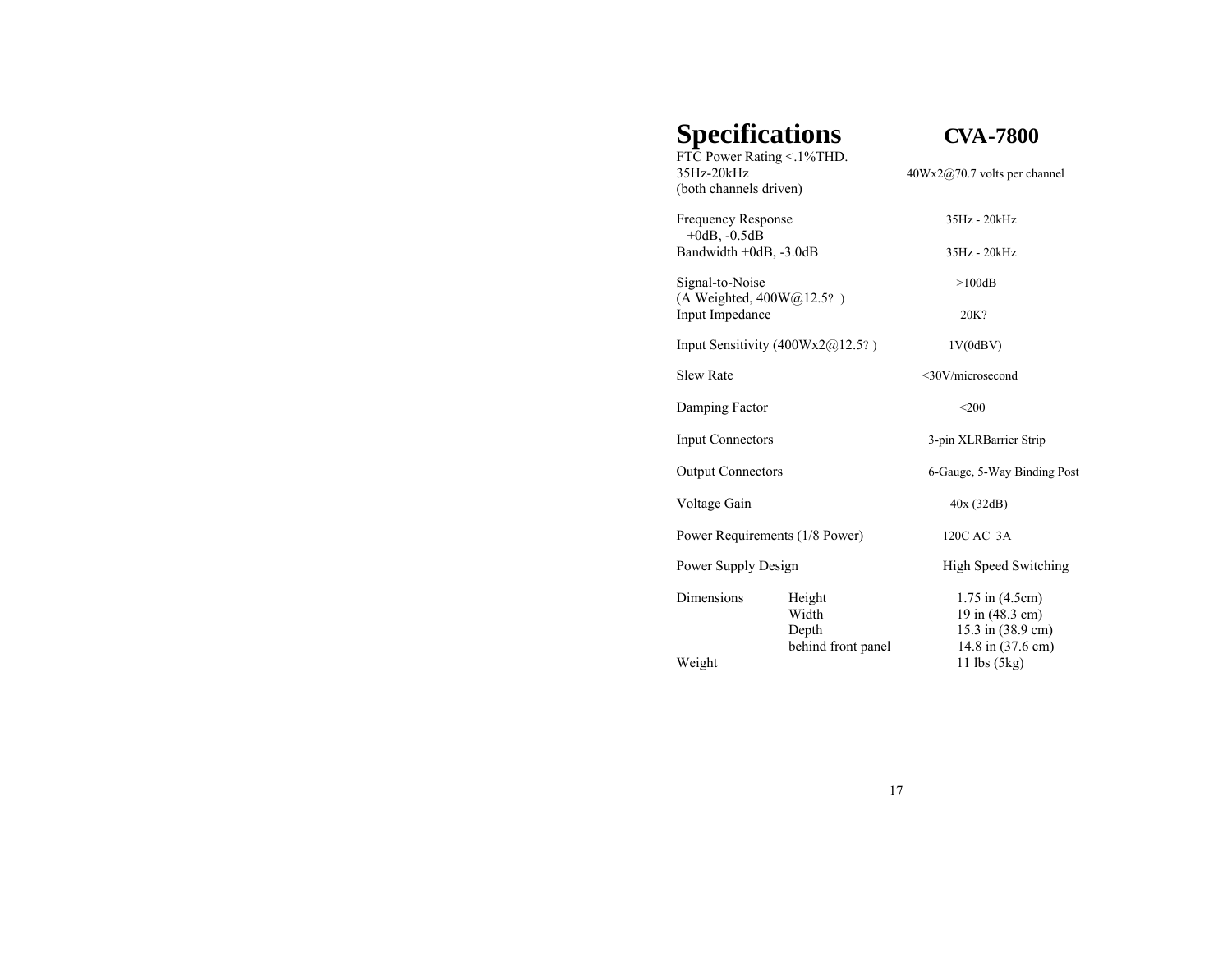**Specifications CVA-7400**



FTC Power Rating <.1%THD.  $35\text{Hz}-20\text{kHz}$  200Wx2@70.7 volts per channel (both channels driven) Frequency Response 35Hz - 20kHz +0dB, -0.5dB Bandwidth  $+0$ dB,  $-3.0$ dB 35Hz - 20kHz Signal-to-Noise >100dB (A Weighted, 400W@12.5? ) Input Impedance 20K? Input Sensitivity  $(400Wx2@12.5?$  ) 1V(0dBV) Slew Rate  $\leq 30 \text{V/m}$   $\leq 30 \text{V/m}$ Damping Factor  $\leq 200$ Input Connectors 3-pin XLRBarrier Strip Output Connectors 6-Gauge, 5-Way Binding Post Voltage Gain 40x (32dB) Power Requirements (1/8 Power) 120C AC 3A Power Supply Design High Speed Switching Dimensions Height 1.75 in (4.5cm)<br>Width 19 in (48.3 cm)  $19$  in  $(48.3 \text{ cm})$ Depth 15.3 in (38.9 cm) behind front panel 14.8 in (37.6 cm) Weight 10 lbs (5kg)

Congratulations! You have purchased a powerful product which will provide you with many years of reliable service. Stewart Audio's, committed to innovation in design and quality workmanship, has provided its customers with a unique combination of performance and reliability. This philosophy has attracted the attention a gained the respect of industry professionals around the world.

The **CVA7400** Contractor Series Power Amplifier delivers more than 200 watts per channel in stereo mode while the **CVA-7800** delivers more than 400 watts per channel in stereo mode. Stewart Audio's unique power shift correction feature allows the amplifier to produce crystal clear uncolored sound. This remarkable performance comes in a package weighing only 10 pounds and 11 pounds while occupying just one standard rack space. Thermal concerns are minimized in the **CVA-7400 and CVA-7800** by innovative circuitry and extraordinary efficiency, making installation simpler than ever before.

We at Stewart Audio strive to bring you the finest in professional electronics, and we thank you for your choice, which we see as appreciation for our efforts.

### **Stewart Audio, Inc.**

Sonora, CA. 95370 (209) 588-8111 Fax (209) 588-8113

#### 1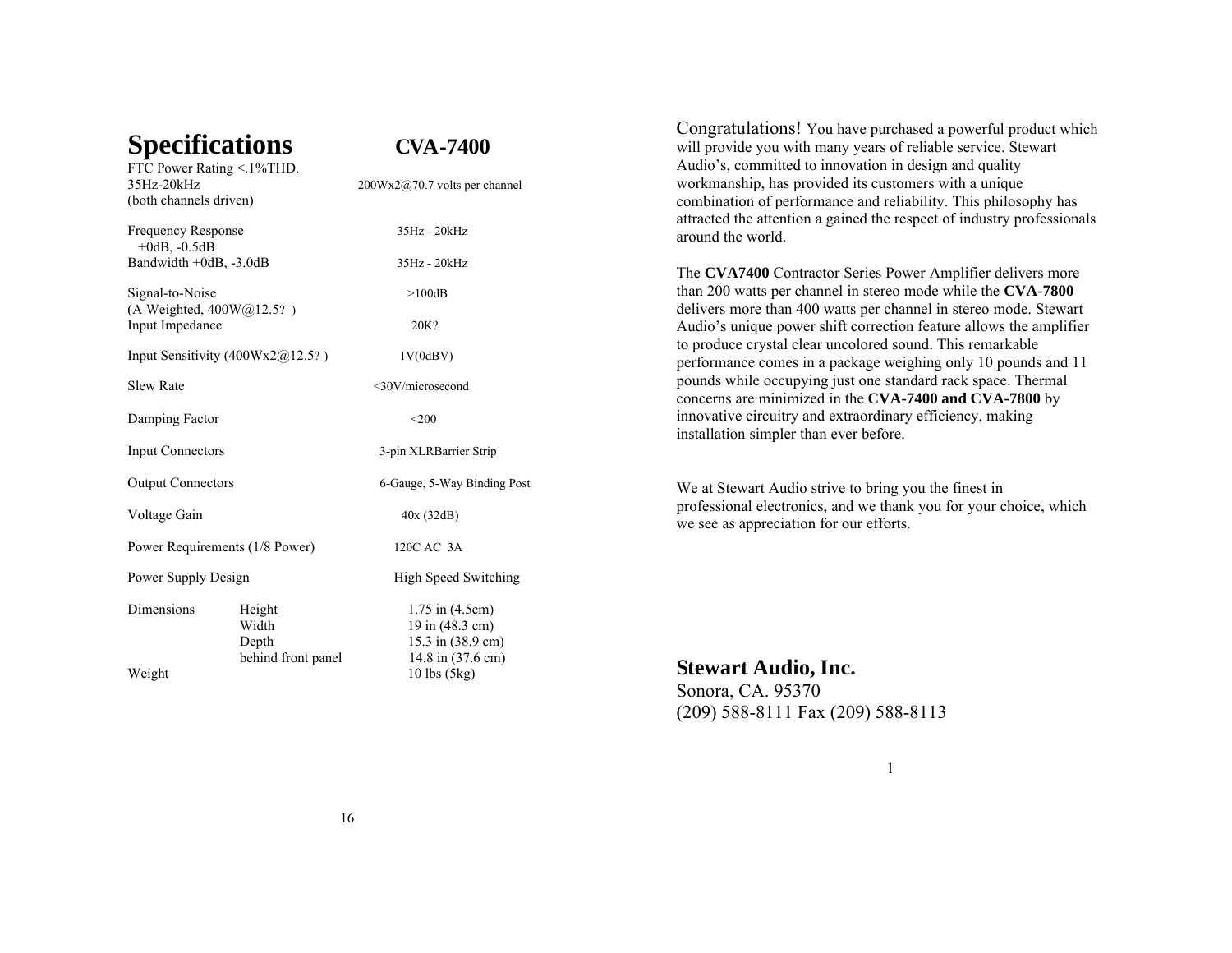# **Contents**

## **For The Record**

Please fill out and return the enclosed warranty card at your convenience. This information will provide proof of ownership for warranty purposes and will allow us to notify you if necessary. In the spaces provided below, record the model and serial number located at the rear of your amplifier.

Model No. \_\_\_\_\_\_\_\_\_\_\_\_\_\_\_\_\_\_\_\_\_\_\_\_\_\_\_\_\_\_\_\_

Serial No. \_\_\_\_\_\_\_\_\_\_\_\_\_\_\_\_\_\_\_\_\_\_\_\_\_\_\_\_\_\_\_\_\_

Purchase Date

Retain this information for future reference.

# **Troubleshooting Reference Chart**

| Symptom:<br>No output: Power indicator LED is off<br>(Note: there is a normal delay of up<br>To 1 minute when amp is first<br>plugged in or circuit breaker is reset.) | <b>Recommended Action:</b><br>Be sure power outlet is "live". Be sure<br>power switches are "on". Check circuit<br>breaker. Wait 1 minute after plugging<br>in cord or resetting breaker.                                                       |
|------------------------------------------------------------------------------------------------------------------------------------------------------------------------|-------------------------------------------------------------------------------------------------------------------------------------------------------------------------------------------------------------------------------------------------|
| No output: Power indicator LED<br>Cycles on and off.                                                                                                                   | This indicates a short-circuit<br>Condition on the output. Disconnect<br>speaker wires and turn amplifier<br>power switch on. If amp stays on, the<br>problem is in the output wiring or<br>speakers.                                           |
| Power indicator on: no output from<br>one or both channels.                                                                                                            | Check input level controls, input and<br>Output cables, input signal and<br>speakers. If operating in bridged mode,<br>be sure connections are made to<br>Channel 1's inputs.                                                                   |
| Low volume in one or both channels.                                                                                                                                    | Check input level controls, input signal<br>levels, and input wiring. Be sure both<br>speakers are the same impedance.                                                                                                                          |
| Amplifier overheats and/or shuts off.                                                                                                                                  | Review section on Thermal<br>Considerations. Note that overdriving<br>amplifier for a long period can cause<br>thermal shutdown. Note that<br>overdriving amplifier hard enough can<br>cause momentary shutdown.                                |
| Distorted output.                                                                                                                                                      | Check signal level and signal source.<br>Check speaker $(s)$ .                                                                                                                                                                                  |
| Noise on output.                                                                                                                                                       | Check signal source for noise. If you<br>are running input cables of more than 30<br>feet, balanced lines can reduce noise<br>levels considerably. See sections on Input<br>and Output wiring for more information<br>on wiring balanced lines. |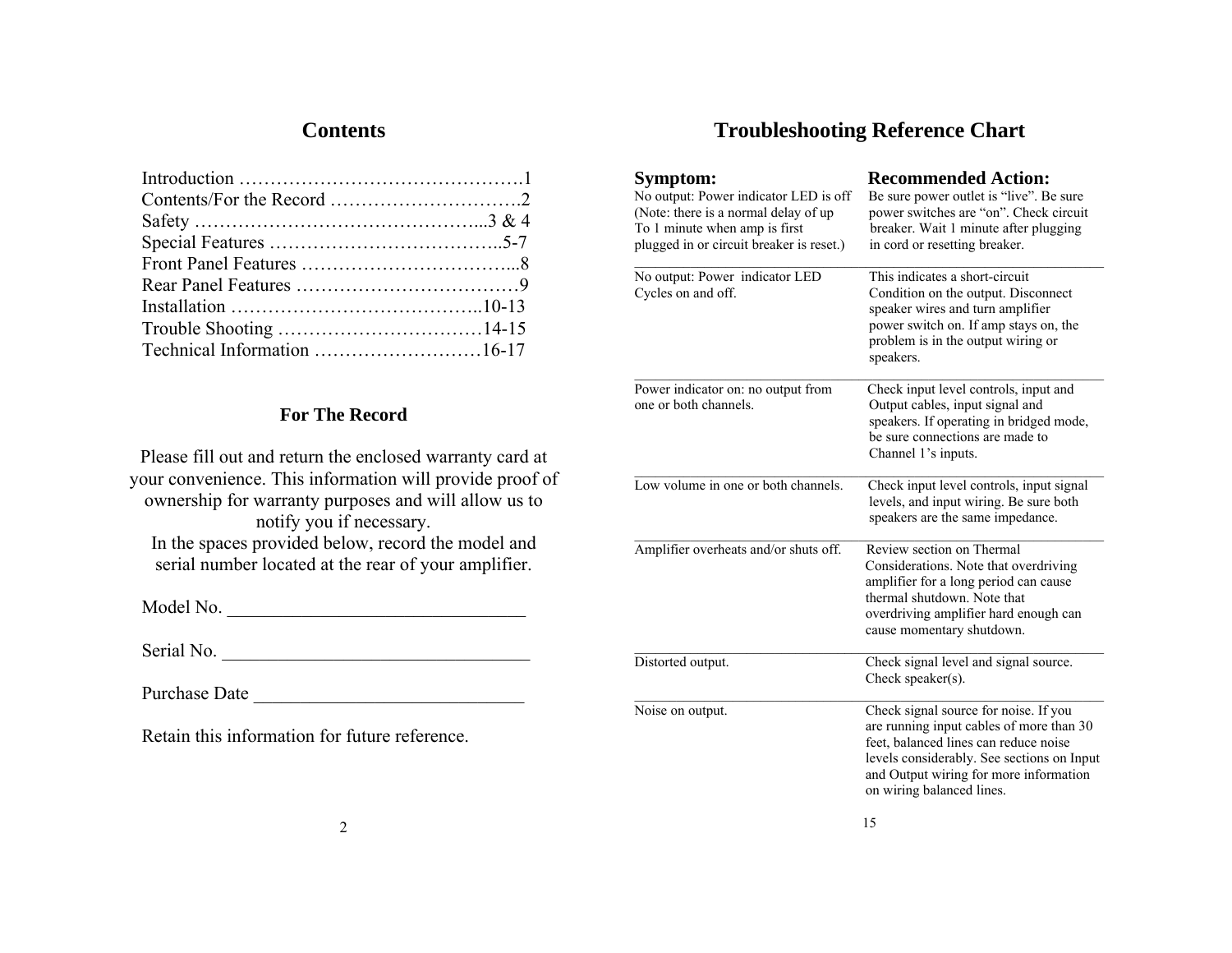# **Troubleshooting**

If you experience difficulty in operating your CVA-7400/CVA-7800, chances are good that you will be able to remedy the problem yourself using standard troubleshooting techniques and suggestions offered in the table on the following page.

If you wire your own cable, it is imperative that all connections be made cleanly with no stray wire strands to short terminals. Keep in mind that other components in the system can cause problems which may appear to be caused by the amplifier; systematic troubleshooting will allow you to isolate the source difficulty.

If you fail to correct the problem by following the steps outlined below, **do not attempt** to open or repair the unit yourself. **Please contact Stewart Audio at (209) 588-8111 to obtain a Return Authorization (RA) Number and shipping instructions.** Once RA Number is obtained, return the unit to Stewart Audio, 14407 Cuesta Court, Sonora, CA. 95370. **Do not return any amplifier to Stewart without first obtaining an RA Number.**  Refer to the enclosed Warranty Information for Terms and Conditions of Warranty.

NOTE: *Upon installation of the CVA-7400/CVA-7800, there will be a turn-on delay of up to one minute after AC power is applied to the amplifier. This is a result of the initialization sequence preformed by the amplifier's High-Frequency Switch Mode Power Supply. Subsequent delays will be minimal, as long as the CVA-7400/CVA-78001 remains connected to AC power.*

# Safety

Before using your Stewart Audio Inc. Power Amplifier, please read this **Owner's Manual** carefully to ensure optimum trouble –free performance.

**WARNING: TO REDUCE THE RISK OF ELECTRICAL SHOCK, DO NOT EXPOSE THIS AMPLIFIER TO RAIN OR MOISTURE. DANGEROUS HIGH VOLTAGES ARE PRESENT INSIDE THE ENCLOSURE. DO NOT OPEN THE CABINET. REFER SERVICING TO QUALIFIED PERSONNEL ONLY.**



CAUTION: TO REDUCE THE RISK OF ELECTRIC SHOCK, DO NOT REMOVE COVER (OR BACK). NO USER-**SERVICEABLE PARTS INSIDE. REFER SERVICING TO QUALIFIED SERVICE PERSONNEL.** 

The lighting bolt within arrowhead symbol, within an equilateral triangle, is intended to alert the user to the presence of uninsulated "dangerous voltage" within the product's enclosure that may be of sufficient magnitude to constitute a risk of electrical shock to person.



The exclamation point within an equilateral triangle, is intended to alert the user to the presence of important operating and maintenance (servicing) instruction in the literature accompanying the appliance.

**Important Safety Instruction – Please Read Prior to Product Installation.**

- 1. All of the safety and operating instructions should be read before the amplifier is operated. Retain these instructions for future reference. All instructions should be followed; all warnings on the amplifier and in the operating instructions should be adhered to.
- 2. This amplifier should not be used near water, for example, near a bathtub, in a wet basement, near a swimming pool, etc.
- 3. The amplifier should be situated so that it's location and position does not interfere with its proper ventilation. For example, the amplifier must not be placed on a rug, bed, sofa or similar surface that impedes airflow across the chassis. Airflow through the ventilation openings should be unobstructed.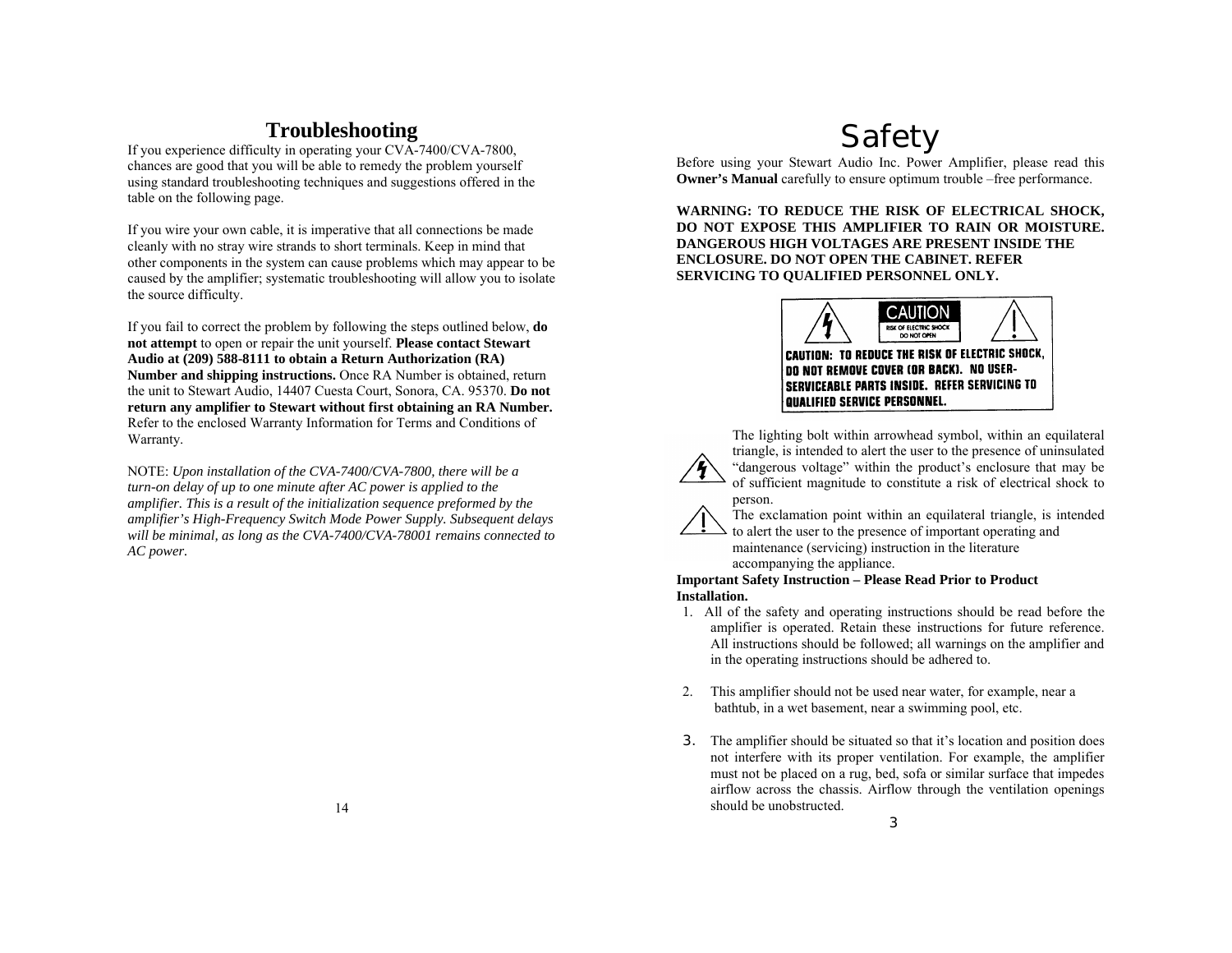- 4. Do not place the amplifier near heat sources such as radiators, heat registers, stoves, or other appliances that product heat.
- 5. The amplifier should be only be connected to 120 VAC, 60 Hz power supply. Do not defeat the ground or polarization of the power plug.
- 6. Route power cord and other cables so that they are not likely to be walked on, tripped over or stressed. Pay particular attention to condition of cords and cables at plugs, and the point where they exit the amplifier. To prevent risk of fire or injury, damaged cords and cables should be replaced immediately.
- 7. Clean the amplifier with a clean damp cloth. Do not use solvents or abrasive cleaners. Never pour any liquid on the amplifier.
- 8. When left unused for a long period of time, the power cord should be unplugged form the outlet.
- 9. Damaged Amplifiers requiring service. The amplifier should be serviced by a qualified service technician when:
	- a. The power cord or AC plug has been damaged.
	- b. Objects have fallen, or liquid has spilled into the unit
	- c. The amplifier has been exposed to rain or other moisture
	- d. The amplifier does not appear to operate normally or exhibits a marked change in performance.
	- e. The amplifier has been dropped or the enclosure damaged.
- 10. The user should not attempt to service the amplifier beyond that described in the operating instructions. All other servicing should be referred to qualified service personnel.

#### **Wiring Inputs in Parallel**

Wiring XLR and Barrier Strip in parallel (as throughputs to other equipment) requires special consideration when combining balanced and unbalanced lines. **Connecting an unbalanced lines described above to any input will render all inputs on that channel unbalanced.** If it is necessary to combine balanced and unbalanced connections on the same channel, the unbalanced connector must not ground the Negative (-) input. In the case of the Barrier Strip, this means using the  $+$  and  $-$  leaving the ground terminal unconnected. When using the XLR connector(s), pin 3 must be left unconnected (not tied to ground as described above).

#### **Output Wiring**

I

Outputs are available via both 5-Way Binding Posts. The Binding Posts will accept bare wire of up to 6 AWG, spade lugs, hook lugs, and a single or dual banana plugs. When wiring speakers in stereo, red binding post is connected to the speaker's positive terminal; black is ground.

#### **Selectable High Pass Filter**

The selectable high pass filter for each channel is located on the bottom of the amplifier. One of the three different frequencies (32Hz, 68Hz, 150Hz at 12dB per octave) may be selected via the white recessed slide switch.

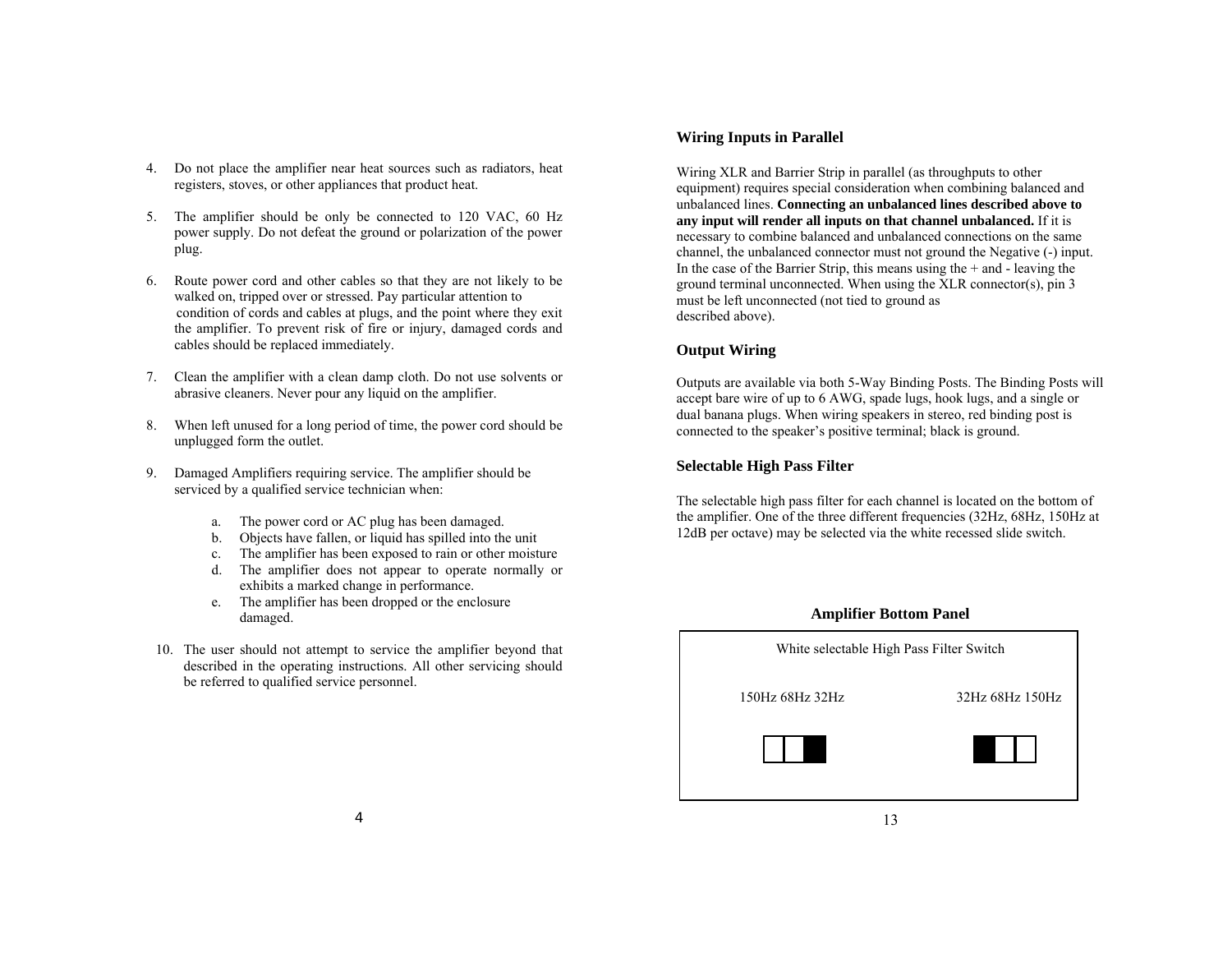#### **Input Wiring**

The CVA-7400/CVA-7800's input sections allow the use of the XLR or Barrier Strip connectors, and will accept either balanced or unbalanced input signals.

Pinouts are standard (see diagrams below; Pin 2 of the XLR connector are "Hot" of Positive.

Input connections should always be made with the amplifier's power turned off.



# **Special Features**

The CVA-7400 and CVA-7800 is the result of many years of experience in the research, development, and manufacturing of amplifiers and other sound equipment. It is a combination of old and new, cutting-edge electronics and timeless purity of sound. As such, it represents Stewart Audio's commitment to developing the latest available technology to achieve the absolute audio quality and reliability.

Please take a few minutes to read through this section of the manual, which provides an overview of the features that make these amplifiers unique.

#### **Low Impedance/High Current Design**

The design of the CVA-7400/CVA-7800 is exceedingly conservative with regard to current capabilities. This ensures that the amplifier's output devices remain within their Safe Operating Area, even under extreme conditions. As a result, the CVA-7400/CVA-7800 runs low impedance loads safely while retaining the high impact dynamics for which they were designed.

#### **Auto Impedance Optimization**

The High-Frequency Switch Mode Power Supply and amplifier design used in the CVA-7400/CVA-7800 adapts to the demands placed upon the amplifier, enabling them to run with maximum efficiency regardless of the load impedance. Thermal management problems normally associated with amplifiers of this capacity are therefore greatly reduced. Resources otherwise applied toward dealing with thermal problems can be put to better use in higher quality active components for increased reliability and improved performance.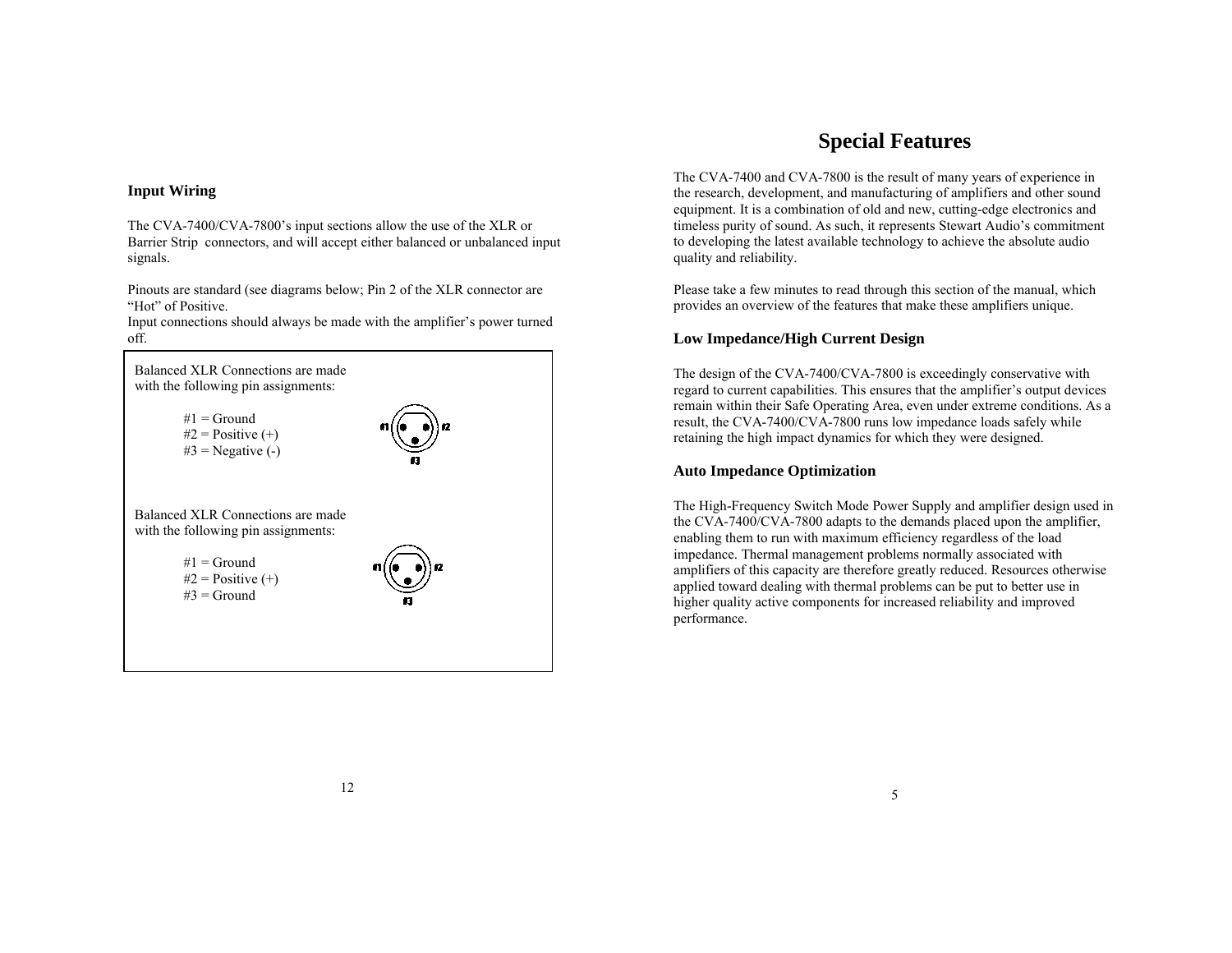#### **Balanced/Unbalanced Inputs**

The CVA-7400/CVA-7800 incorporates XLR and Barrier Strip input connectors, wired in parallel. This allows throughput of the signal to additional amplifiers or other equipment such as DAT recorders, etc.

#### **6-Gauge, 5-Way Binding Post and 1/4" Outputs**

The CVA-7400/CVA-7800 Binding Posts output connectors will accept banana plugs, spade lugs, or bare wire up to 6AWG. In addition, the Binding Posts are positioned to allow one standard banana plug to be used when operating the amplifier in bridged mode.

#### **In-Rush Current Limiting**

A breakthrough from Stewart, the CVA-7400 and CVA-7800 unique inrush Current limiting circuitry minimizes power drawn from the wall to 8 AMPS or less on plug-in. Staggered turn-on configurations for multiple-amplifier setups are now a thing of the past, as multiple amplifiers may be switch on simultaneously.

#### **Selectable High Pass Filter**

A selectable high pass filter for each channel (32Hz, 68Hz, 150Hz at 12dB per octave) has been incorporated for distributed systems.

#### **High-Frequency Switch Mode Power Supply**

The CVA-7400 and CVA-7800 features a radical departure from conventional power supply design: Stewart's High-Frequency Switch Mode Power Supply . Because of this pioneering use of advanced technology, some explanation is in order.

Conventional supplies operating at 60Hz (standard line frequency) recharge only 120 times per second, requiring their storage capacitors and transformer to be quite large to supply the energy needed during the intervals between cycles when power is not available from the wall. The power supply must act as a local reservoir of power from which the amplifier circuits draw. This storage function is responsible for much of the bulk, weight and cost of traditional power amplifiers.

The Stewart High-Frequency Switch Mode Power Supply fully recharges 120,000 times per second (1000 times faster than conventional supplies), 6

And out the top. In any case, be sure that the sides of the rack (next to the amplifier) are clear of cables, power strips, etc., so that airflow is maintained around the heatsink fins.

The amount of airflow is necessary will be determined by a number of factors, including ambient temperature, the amount of heat generated by other equipment in the rack, the properties of the rack enclosure being used, and how hard the amplifier is working. Depending on the installation, it may be necessary to guarantee airflow around the heatsinks by rearranging system components or installing a cooling fan in the rack.

**Note: To minimize thermal concern, an accessory cooling fan panel may be installed. Fans may be installed in the front or rear of the rack in the upper most slots. Fans should be blowing out of the rack. For further information, please contact Stewart Audio's customer service.**

In a free-standing installation, in which the unit is sitting on a shelf or hard floors, the rubber feet must be mounted to the bottom of the amplifier. Under no circumstances should the amplifier be placed directly on carpeting of a similar surface.

#### **AC Power Considerations**

Your Stewart amplifier is designed to operate on 120 volt, 60Hz alternating current. Power consumption will depend on load impedance, signal level, and dynamic properties of the program material. At 12.5? per channel, power draw averages approximately 110 watts.

The CVA-7400/CVA-7800 is equipped with unique inrush current limiting circuitry which minimizes power drawn from the wall to 8 Amps of less on power up. Multiple amplifiers may all be switched on at once, without the need for staggered turn-on configurations.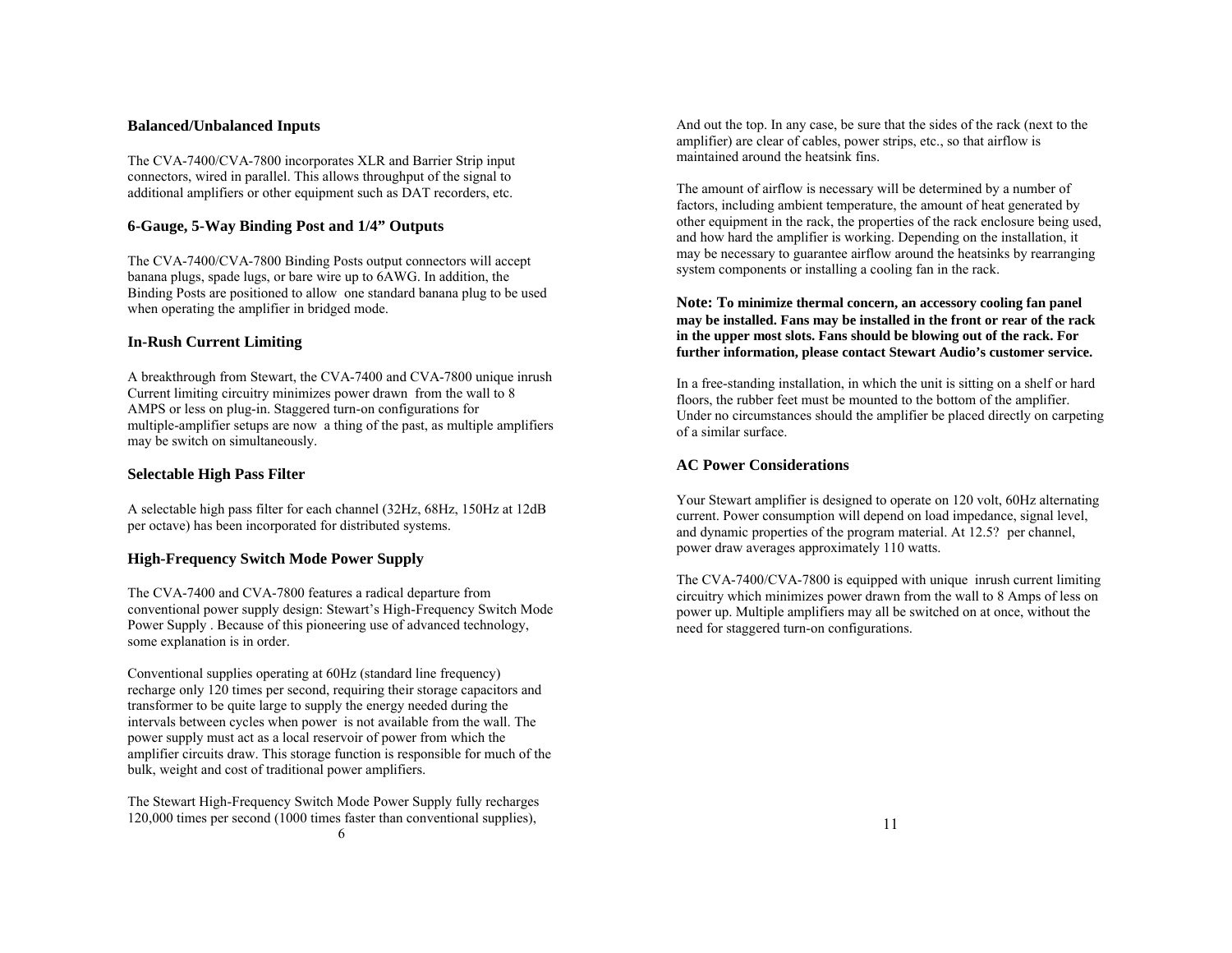## **Installation**

#### **Mechanical Consideration**

The Stewart Audio CVA-7400/CVA-7800 occupies one standard rack space and is only 15" deep and weighs just 10 and 11 pounds respectively, making it easier to install and transport than almost any other comparable amplifier. Still, some sensible precautions are in order.

Always use four screws to affix the amplifier to the rack, preferably using flat washers as well to avoid cosmetic damage to the front panel. When rack mounting your amplifier it may be necessary to remove the four rubber feet from the bottom of the unit (in freestanding installations the rubber feet must be installed). In mobile rack-mounted installations it is recommended that the rear of the amplifier be stabilized for additional support.

#### **Thermal Considerations**

Cooling of the CVA-7400/CVA-7800 is achieved convection, through heatsinks mounted on each side of the amplifier. In the event that the chassis temperature reaches 87 degrees C an internal thermostat will open, turning off the power supply until the amplifier cools down. Although the CVA-7400/CVA-7800 sophisticated thermal management system makes it less susceptible to overheating than other amplifiers, it remains necessary to provide airspace around the chassis. This may mean leaving a rack-space open above the amplifier. Multiple amplifiers can be racked on top of one another by leaving a full space between them so sufficient airflow is maintained to allow heat to escape. If mounted in a sealed rack, leave top and bottom spaces open as well to create a "chimney" effect within the rack, which will provide cooling as air is drawn in the bottom

Requiring far less capacitance for filtering and storage. This high-speed recharging reduces power supply "sagging" common with other designs. In a Stewart Amplifier, it is almost as though power is fed directly from the wall to the speaker with the amplifier acting only as a "valve" in-between to control its flow. The power supply's remarkable efficiency at converting energy from the Ac line to a usable form for loudspeaker applications allows many of the major components to be downsized , saving space, weight and cost.

#### **Absolute Protection**

Stewart Audio power amplifiers employ circuits which fully protect the amplifier while avoiding sonic compromise. For example, a unique circuit monitors the current drawn from the power supply. The amplifier's output is not affected in any way until the power rating is exceeded, indicating the presence of a short or overload. Under these conditions the power supply will simply shut down until the short is removed, at which point the supply will slowly ramp up to full power, protecting the load from a surge of energy. In the event of an amplifier malfunction this circuitry will also protect the speakers, since the power is immediately disconnected from the amplifier.

Most other amplifier designs require the presence of relatively high levels of signal in order to detect a shorted output. At low signal levels, such amplifiers will continue to drive a short, causing rapid heat buildup, thermal runaway, and finally amplifier failure. The current-sensing circuitry in all Stewart Contractor Series amplifiers is capable of detecting a shorted output even at low program levels, increasing reliability under conditions which could cause other amplifiers to fail.